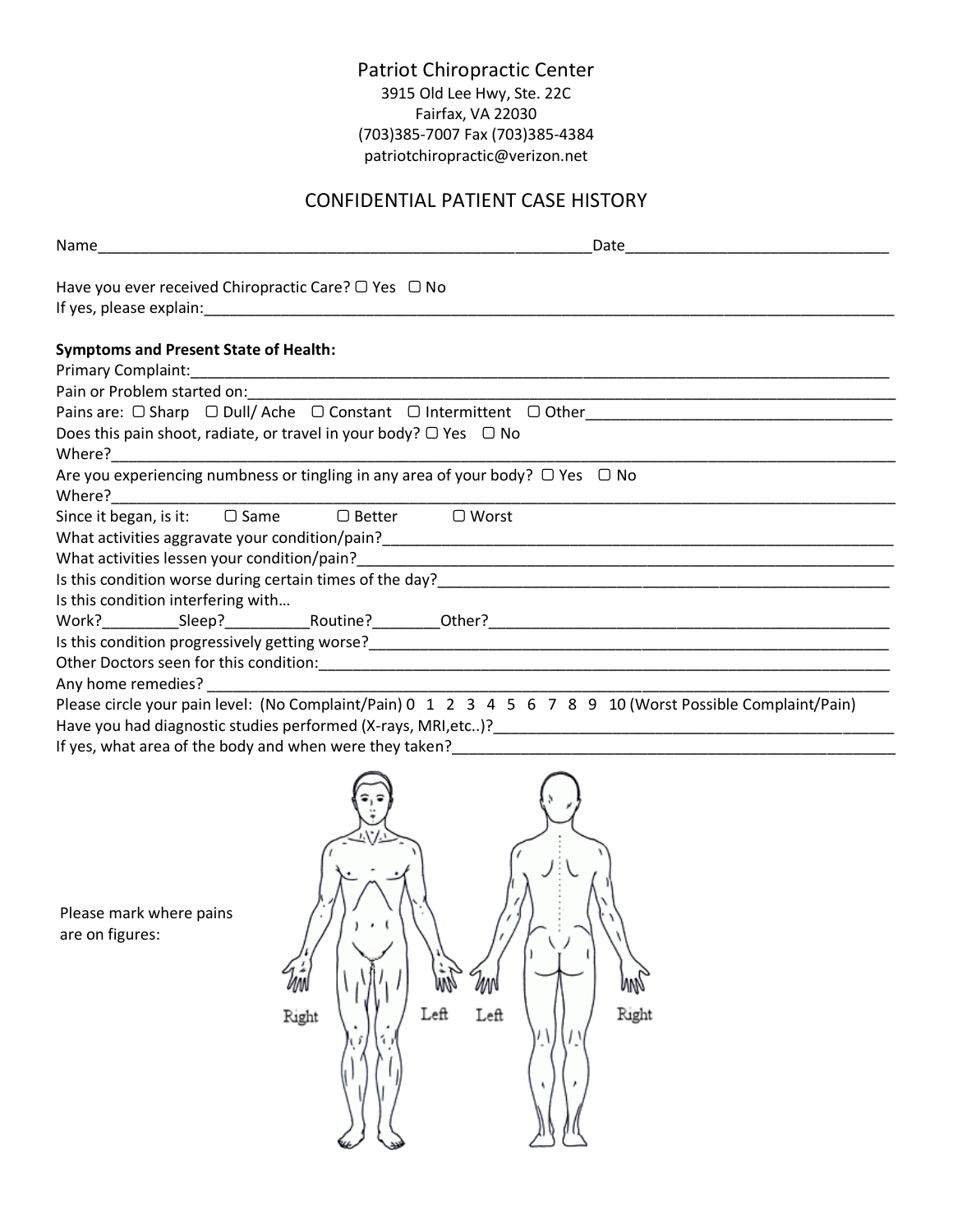| <b>Secondary Complaint:</b><br>Pain or Problem started on:                                  |  |  |  |  |
|---------------------------------------------------------------------------------------------|--|--|--|--|
| Pains are: $\Box$ Sharp $\Box$ Dull/ Ache $\Box$ Constant $\Box$ Intermittent $\Box$ Other  |  |  |  |  |
| Does this pain shoot, radiate, or travel in your body? $\Box$ Yes $\Box$ No                 |  |  |  |  |
| Where?                                                                                      |  |  |  |  |
| Are you experiencing numbness or tingling in any area of your body? $\Box$ Yes<br>$\Box$ No |  |  |  |  |
| Where?                                                                                      |  |  |  |  |
| Since it began, is it: $\Box$ Same $\Box$ Better<br>$\Box$ Worst                            |  |  |  |  |
| What activities aggravate your condition/pain?                                              |  |  |  |  |
| What activities lessen yourcondition/pain?                                                  |  |  |  |  |
| Is this condition worse during certain times of the day?                                    |  |  |  |  |
| Is this condition interfering with                                                          |  |  |  |  |
|                                                                                             |  |  |  |  |
| Is this condition progressively getting worse?                                              |  |  |  |  |
| Other Doctors seen for this condition:                                                      |  |  |  |  |

Please mark any of the following conditions or symptoms that you have now or have experienced:

| $\Box$ Headaches                 | $\Box$ Pain in Hands or Arms          | $\Box$ Chest Pains                  |
|----------------------------------|---------------------------------------|-------------------------------------|
| $\Box$ Neck Pain                 | $\Box$ Numbness in Hands or Arms      | $\Box$ Heart Attack                 |
| $\Box$ Sleeping Problems         | $\Box$ Pain in Legs or Feet           | $\Box$ High Blood Pressure          |
| $\Box$ Low Back Pain             | $\Box$ Numbness in Legs or Feet       | $\Box$ Stroke                       |
| $\Box$ Nervousness               | $\Box$ Fatigue                        | $\Box$ Cancer                       |
| $\Box$ Tension                   | $\Box$ Depression                     | $\Box$ Painful Urination            |
| $\Box$ Irritability              | □ Lights Bother Eyes                  | $\Box$ Diabetes                     |
| $\Box$ Dizziness                 | $\Box$ Loss of Memory                 | $\Box$ Diarrhea                     |
| $\Box$ Pain Between Shoulders    | $\Box$ Shoulder Pain                  | $\Box$ Constipation                 |
| $\Box$ Neck Stiff                | $\Box$ Sinus Allergies                | □ Stomach Upset                     |
| $\Box$ Joint Swelling            | $\Box$ Shortness of Breath            | $\Box$ Heartburn/Reflux             |
| $\Box$ Fever                     | $\Box$ Asthma                         | $\Box$ Weight Loss                  |
| $\Box$ Loss of Balance           | $\Box$ Allergies                      | $\Box$ Loss of Smell or Taste       |
| $\Box$ Ringing in Ears           | $\Box$ Cold Hands                     | $\Box$ Menstrual Cramps             |
| $\Box$ Jaw/TMJ Problems          | $\Box$ Cold Feet                      | $\Box$ Menopause                    |
| $\Box$ Hardening of the Arteries | $\Box$ Heart or Blood Vessel Diseases | $\Box$ Bone Spurs on the Neck Bones |
| $\Box$ Loss of Vision            | $\Box$ Hearing Loss                   | $\Box$ Speech Problems              |
| $\Box$ Loss of Consciousness     | $\Box$ Sudden Collapse                | $\Box$ Sinus Headaches              |

Are you under medical care for any condition, Please list:

| What medications are you taking?                                   |  |  |
|--------------------------------------------------------------------|--|--|
| How long?                                                          |  |  |
| Are you taking any blood thinning medications?                     |  |  |
| Are you taking any vitamins/supplements?                           |  |  |
| How long?                                                          |  |  |
|                                                                    |  |  |
| When?                                                              |  |  |
| What side effects have you experienced from the drugs and surgery? |  |  |
| Do you have a pacemaker or other electrically implanted device?    |  |  |
|                                                                    |  |  |

\_\_\_\_\_\_\_\_\_\_\_\_\_\_\_\_\_\_\_\_\_\_\_\_\_\_\_\_\_\_\_\_\_\_\_\_\_\_\_\_\_\_\_\_\_\_\_\_\_\_\_\_\_\_\_\_\_\_\_\_\_\_\_\_\_\_\_\_\_\_\_\_\_\_\_\_\_\_\_\_\_\_\_\_\_\_\_\_\_\_\_\_\_\_\_\_\_\_